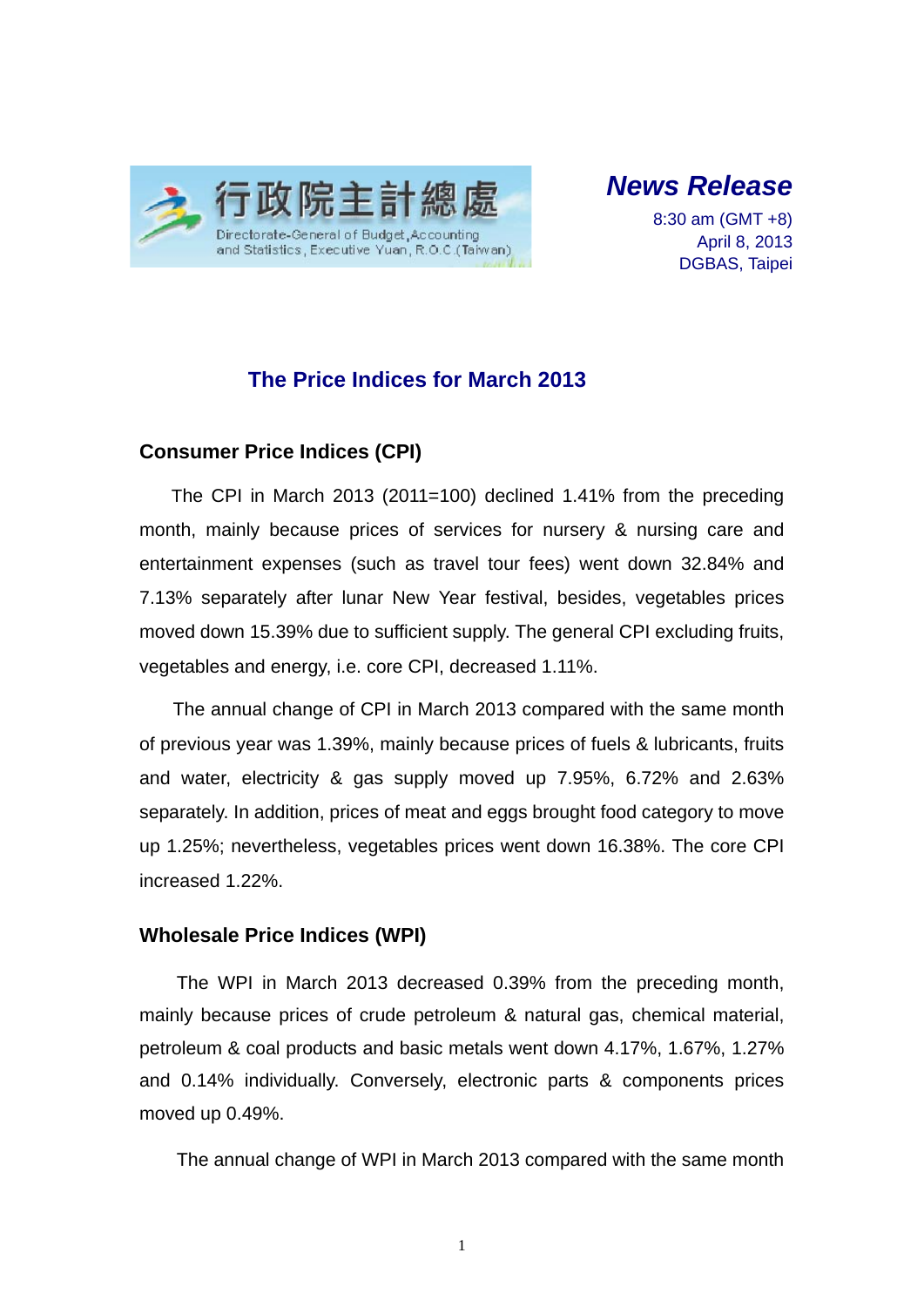of 2012 was minus 3.01%, mainly because prices of crude petroleum & natural gas, basic metals and chemical material went down 10.87%, 7.13% and 3.18% individually, while water supply, electricity & gas rose 10.16%. The WPI for domestic sales excluding imports decreased 0.56%; import price index declined 5.56% and export price index down 2.79%.



#### **Statistical Tables**

Table1 The Changes of Consumer Price Indices Table2 The Changes of Wholesale Price Indices Table3 The Changes of Import Price Indices Table4 The Changes of Export Price Indices

#### **For Further Information:**

*Statistics Database:* http://eng.stat.gov.tw/ *DGBAS* news releases on the Internet: http://eng.dgbas.gov.tw/ *Tel:* +886-2-23803449; *Fax:* +886-2-23803465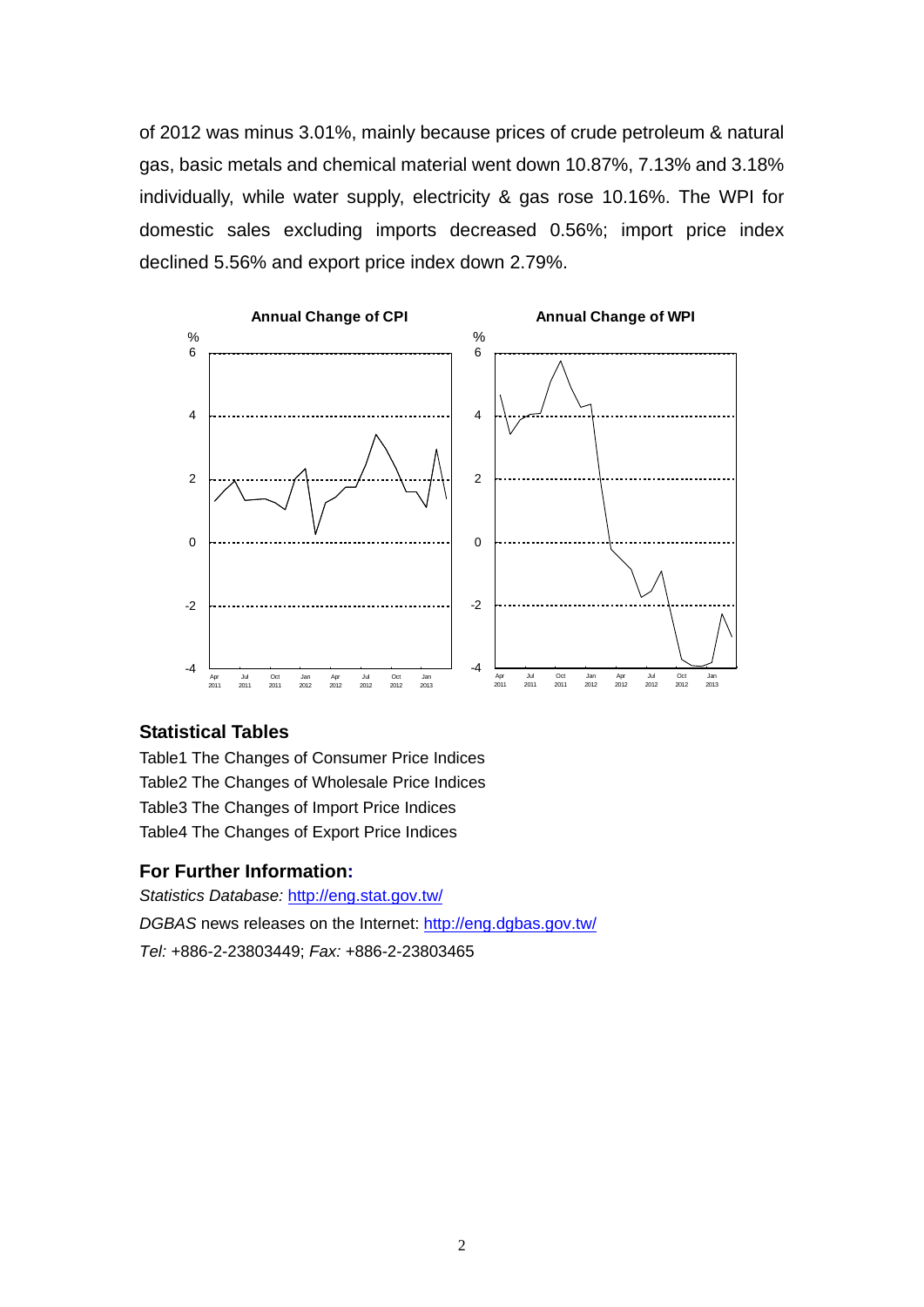## Table 1 The Changes of Consumer Price Indices

March 2013

|                                                                            |                  |                  |                    |              | The First Three  |
|----------------------------------------------------------------------------|------------------|------------------|--------------------|--------------|------------------|
|                                                                            |                  |                  | Compared           | Compared     | Months of 2013   |
|                                                                            | Weight           | Index of         | with               | with the     | Compared with    |
| Groups                                                                     | $(\%0)$          | March 2013       | Previous           | Same Month   | the Same Period  |
|                                                                            |                  | $(2011=100)$     | Month              | of Previous  | of Previous Year |
|                                                                            |                  |                  | (% )               | Year $(\%)$  | (% )             |
| General Index                                                              | 1,000.00         | 101.45           | $-1.41$            | 1.39         | 1.81             |
| The Basic Group                                                            |                  |                  |                    |              |                  |
| 1. Food                                                                    | 251.94           | 102.06           | $-1.52$            | 1.25         | 2.19             |
| Meat                                                                       | 19.96<br>1.94    | 100.83<br>112.54 | $-2.55$<br>1.83    | 4.43<br>2.40 | 3.51<br>$-0.30$  |
| Eggs<br>Fish & Seafood                                                     | 15.57            | 103.74           | $-3.46$            | 1.90         | 1.54             |
| Vegetables                                                                 | 19.69            | 83.66            | $-15.39$           | $-16.38$     | $-8.05$          |
| Fruits                                                                     | 22.58            | 106.04           | $-2.70$            | 6.72         | 14.02            |
| 2. Clothing                                                                | 37.68            | 96.87            | $-1.61$            | 4.37         | 3.94             |
| Garments                                                                   | 29.43            | 96.10            | $-1.68$            | 6.12         | 5.05             |
| 3. Housing                                                                 | 271.35           | 101.55           | 0.10               | 1.22         | 1.19             |
| <b>Residential Rent</b>                                                    | 182.23           | 101.14           | 0.05               | 0.81         | 0.81             |
| <b>Household Operations</b>                                                | 8.15             | 98.29            | $-3.27$            | 0.18         | $-2.16$          |
| Water, Electricity & Gas Supply                                            | 36.99            | 103.14           | 0.25               | 2.63         | 3.48             |
| 4. Transportation & Communication                                          | 153.36           | 101.51           | $-1.10$            | 2.13         | 2.62             |
| Fuels & Lubricants                                                         | 35.24            | 109.08           | $-2.14$            | 7.95         | 10.53            |
| <b>Transportation Fees</b>                                                 | 22.38            | 99.63            | $-2.85$            | 0.79         | 0.66             |
| <b>Communication Fees</b>                                                  | 34.91            | 94.80            | 0.21               | 0.54         | $-0.82$          |
| 5. Health                                                                  | 49.24            | 102.03           | 0.32               | 1.72         | 1.48             |
| Medical Care Services                                                      | 33.59            | 101.65           | $-0.03$            | 1.35         | 1.33             |
| 6. Education & Entertainment                                               | 168.44           | 100.07           | $-3.15$            | 0.08         | 1.27             |
| <b>Educational Expenses</b>                                                | 97.20            | 100.04           | $-0.02$            | 0.21         | 0.21             |
| <b>Entertainment Expenses</b>                                              | 71.24            | 100.12           | $-7.13$            | $-0.11$      | 2.69             |
| 7. Miscellaneous                                                           | 67.99            | 102.36           | $-4.43$            | 1.33         | 0.99             |
| Tobacco & Betel Nuts                                                       | 11.54            | 108.08           | 0.53               | 4.90         | 5.58             |
| Services For Nursery & Nursing Care <sup>1</sup>                           | 6.73             | 94.30            | $-32.84$           | 1.06         | $-6.81$          |
| Services For Personal Care                                                 | 14.87            | 101.16           | $-2.18$            | $-0.40$      | 0.55             |
| <b>Commodity and Service Groups</b>                                        |                  |                  |                    |              |                  |
| 1. Commodity                                                               | 425.11           | 101.75           | $-1.11$            | 1.78         | 2.58             |
| Non-durable Consumer Goods                                                 | 280.71           | 102.81           | $-1.56$            | 2.09         | 3.31             |
| Semi-durable Consumer Goods                                                | 62.74            | 98.51            | $-0.40$            | 2.72         | 2.39             |
| Durable Consumer Goods                                                     | 81.65            | 98.92            | 0.03               | $-1.27$      | $-1.15$          |
| 2. Service                                                                 | 574.89           | 101.05           | $-1.64$            | 0.93         | 1.07             |
| Food Away From Home                                                        | 98.99            | 103.64           | 0.23               | 2.38         | 2.30             |
| Housing Service                                                            | 199.51           | 100.98           | $-0.10$            | 0.75         | 0.66             |
| Transportation & Communication Service                                     | 83.75            | 98.05            | $-1.06$            | 0.32         | $-0.13$          |
| <b>Medical Care Service</b>                                                | 33.59            | 101.65           | $-0.03$            | 1.35         | 1.33             |
| Education & Entertainment Service                                          | 128.35           | 101.14           | $-3.97$            | 0.64         | 2.10             |
| Frequency of Purchase Group                                                |                  |                  |                    |              |                  |
| Items to buy about once a month                                            | 251.29           | 102.72           | $-1.20$            | 2.15         | 3.08             |
| Items to buy about once every three months                                 | 155.19<br>105.06 | 101.02<br>102.12 | $-1.11$<br>$-1.43$ | 1.24         | 1.64             |
| Items to buy about once every six months<br>Items to buy about once a year | 118.47           | 101.46           | $-0.24$            | 3.80<br>0.81 | 3.95<br>0.81     |
| Items to buy infrequently                                                  | 208.20           | 99.80            | $-3.68$            | $-0.18$      | 0.37             |
|                                                                            |                  |                  |                    |              |                  |
| Other Special Group                                                        |                  |                  |                    |              |                  |
| General Index Excluding Fruits & Vegetables                                | 957.74           | 101.62           | $-1.10$            | 1.55         | 1.68             |
| General Index Excluding Fruits, Vegetables &                               | 890.26           | 101.23           | $-1.11$            | 1.22         | 1.23             |
| Energy                                                                     |                  |                  |                    |              |                  |
| General Index Excluding Imputed Rent                                       | 838.21           | 101.50           | $-1.69$            | 1.49         | 2.01             |
| Households in Different Disposable Income Groups                           |                  |                  |                    |              |                  |
| Lowest 20% Disposable Income Group                                         | 1,000.00         | 101.57           | $-0.72$            | 1.34         | 1.75             |
| Middle 60% Disposable Income Group                                         | 1,000.00         | 101.54           | $-1.29$            | 1.45         | 1.84             |
| Highest 20% Disposable Income Group                                        | 1,000.00         | 101.44           | $-2.03$            | 1.46         | 1.89             |

Note: 1.includes nannies, housecleaning expenses and services paid for keeping household running efficiently.

2.All data are subject to revision 3 months after original publication due to late reports and corrections

by respondents.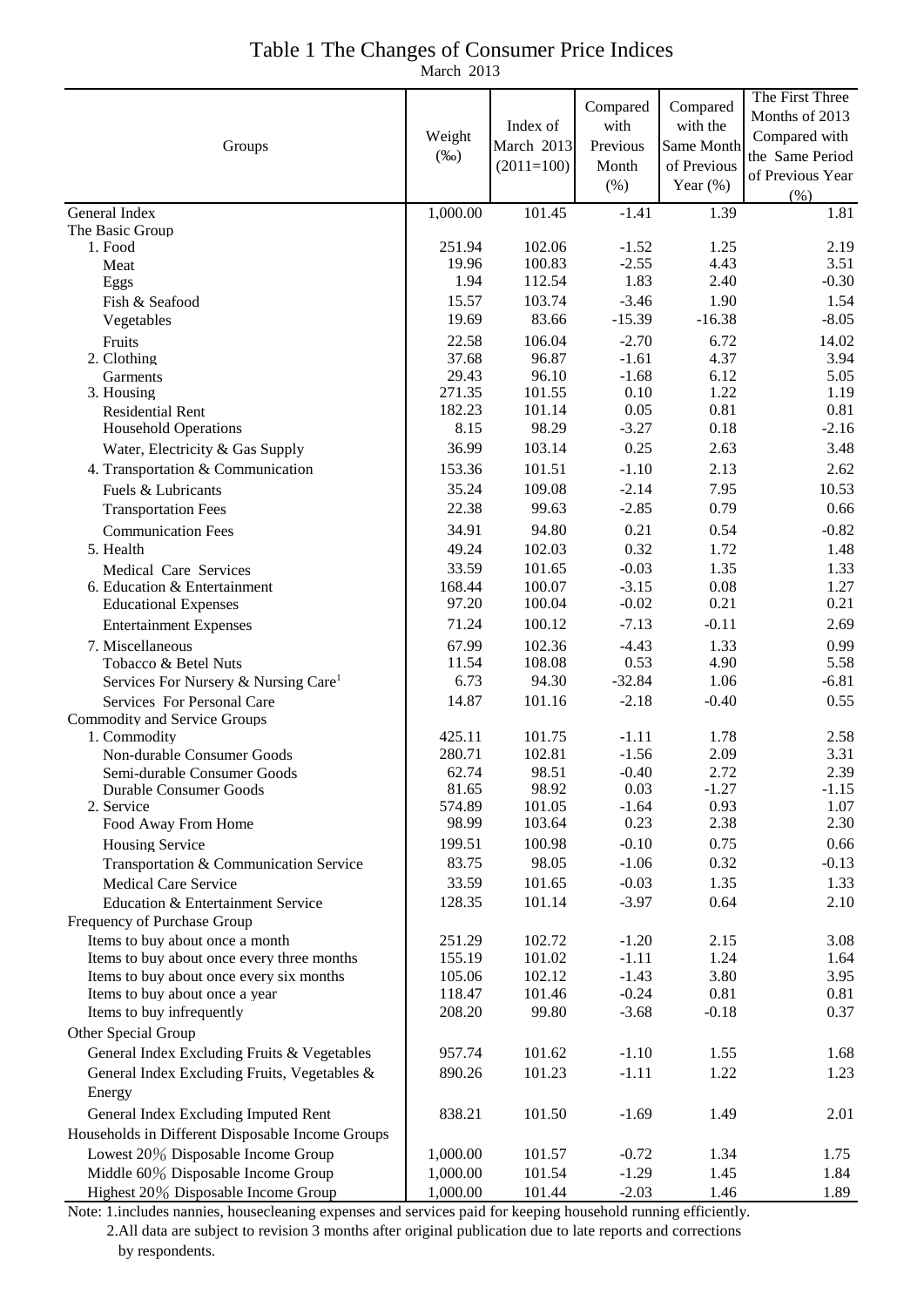# Table 2 The Changes of Wholesale Price Indices

March 2013

|                                                          |                |                |                    | Compared      | The First Three  |
|----------------------------------------------------------|----------------|----------------|--------------------|---------------|------------------|
| Groups                                                   |                | Index of       | Compared           | with the Same | Months of 2013   |
|                                                          |                | March          | with Previous      | Month of      | Compared with    |
|                                                          |                | 2013           | Month              | Previous Year | the Same Period  |
|                                                          |                | $(2011=100)$   | (% )               | (% )          | of Previous Year |
|                                                          | 1000.00        | 97.49          | $-0.39$            | $-3.01$       | (%)<br>$-3.04$   |
| General Index                                            | 298.00         | 98.93          | $-0.56$            | $-0.56$       | 0.12             |
| <b>Domestic Sales Excluding Imports</b>                  |                |                |                    |               |                  |
| Imports                                                  | 334.08         | 96.08          | $-0.77$            | $-5.56$       | $-5.49$          |
| Exports                                                  | 367.92         | 97.40          | 0.10               | $-2.79$       | $-3.52$          |
| <b>Basic Group</b>                                       |                |                |                    |               |                  |
| 1. Agriculture, Forestry, Fishing & Animal               |                |                |                    |               |                  |
| <b>Husbandry Products</b>                                | 28.46<br>15.22 | 89.83          | $-2.45$<br>$-2.41$ | $-8.26$       | $-6.50$          |
| (1) Farm Products                                        | 6.96           | 87.00          | $-2.29$            | $-9.55$       | $-4.70$          |
| (2) Poultry & Livestock Products                         | 0.33           | 95.46<br>97.39 | 1.16               | 9.69<br>8.33  | 4.63<br>6.70     |
| (3) Forest Products                                      | 5.95           | 90.85          | $-2.92$            | $-17.69$      | $-16.44$         |
| (4) Fishery Products<br>2. Quarrying & Minerals Products | 68.10          | 97.73          | $-3.12$            | $-10.97$      | $-7.66$          |
| (1) Crude Petroleum & Natural Gas                        | 48.99          | 102.27         | $-4.17$            | $-10.87$      | $-6.25$          |
| (2) Quarrying Products & Other Mineral Products          | 19.10          | 84.01          | 0.18               | $-11.58$      | $-12.58$         |
| 3. Manufacturing Products                                | 876.63         | 97.30          | $-0.13$            | $-2.40$       | $-2.84$          |
| $(1)$ Foods                                              | 23.64          | 101.35         | 0.32               | 1.57          | 1.37             |
| (2) Beverages                                            | 5.11           | 104.16         | 0.17               | 1.93          | 1.85             |
| (3) Tobaccos                                             | 2.24           | 111.29         | 0.00               | 2.27          | 5.05             |
| (4) Textile Products                                     | 18.30          | 97.74          | 0.52               | 0.13          | $-1.93$          |
| (5) Wearing Apparel & Clothing Accessories               | 3.47           | 106.98         | 0.29               | 2.08          | 2.17             |
| (6) Leather, Fur & Related Products                      | 3.83           | 104.55         | $-0.05$            | 2.04          | 1.27             |
| (7) Wood & Bamboo Products                               | 1.79           | 103.41         | 0.75               | 3.77          | 2.66             |
| (8) Pulp, Paper, Paper Products & Printed Matter         | 13.84          | 94.64          | 0.63               | $-1.38$       | $-2.05$          |
| (9) Petroleum & Coal Products                            | 63.88          | 106.77         | $-1.27$            | $-1.07$       | 1.19             |
| (10)Chemical Material                                    | 117.65         | 95.70          | $-1.67$            | $-3.18$       | $-1.80$          |
| (11) Chemical Products & Medical Goods                   | 28.96          | 95.06          | 0.13               | $-4.35$       | $-5.12$          |
| (12) Rubber & Plastic Products                           | 23.42          | 98.94          | 0.14               | $-1.52$       | $-2.09$          |
| (13) Non-metallic Mineral Products                       | 19.84          | 90.23          | $-1.10$            | $-7.79$       | $-7.53$          |
| (14) Basic Metals                                        | 80.93          | 87.61          | $-0.14$            | $-7.13$       | $-7.77$          |
| (15) Fabricated Metal Products                           | 39.13          | 95.94          | 0.65               | $-1.52$       | $-2.72$          |
| (16) Electronic Parts & Components                       | 227.68         | 98.89          | 0.49               | $-1.16$       | $-2.46$          |
| (17) Computer, Electronic & Optical Products             | 67.69          | 97.30          | 0.49               | $-3.44$       | $-5.18$          |
| (18) Electrical Equipment                                | 27.16          | 98.45          | 0.19               | $-1.13$       | $-1.45$          |
| (19) Machinery & Equipment                               | 60.18          | 97.05          | $-0.17$            | $-2.84$       | $-4.66$          |
| (20) Transport Equipment & Parts                         | 36.02          | 100.46         | $-0.06$            | $-0.35$       | $-0.91$          |
| (21) Furniture & Fixtures                                | 3.96           | 102.10         | 0.27               | 0.14          | $-1.07$          |
| (22) Miscellaneous Products                              | 7.95           | 102.53         | 0.69               | 1.62          | 0.47             |
| 4. Water Supply, Electricity & Gas                       | 26.82          | 110.16         | 0.25               | 10.16         | 10.96            |
| By Stage of Processing                                   |                |                |                    |               |                  |
| 1. Crude Materials                                       | 87.80          | 96.08          | $-2.60$            | $-7.20$       | $-4.96$          |
| 2. Intermediate Materials                                | 396.99         | 97.90          | $-0.28$            | $-1.25$       | $-1.52$          |
| 3. Finished Goods                                        | 147.31         | 98.80          | $-0.59$            | $-1.92$       | $-1.93$          |
| (1) Capital Equipment                                    | 45.19          | 95.40          | $-0.36$            | $-4.30$       | $-5.88$          |
| (2) Consumer Goods                                       | 102.13         | 100.79         | $-0.71$            | $-0.55$       | 0.38             |
| Special Groups                                           |                |                |                    |               |                  |
| <b>Domestic Sales</b>                                    | 632.08         | 97.45          | $-0.67$            | $-3.20$       | $-2.85$          |
| <b>Domestic Products</b>                                 | 665.92         | 98.27          | $-0.20$            | $-1.57$       | $-1.64$          |
| Non-Heavy Chemical Industrial Products                   | 157.57         | 98.01          | 0.26               | $-0.95$       | $-1.83$          |
| Heavy Chemical Industrial Products                       | 719.06         | 96.94          | $-0.22$            | $-2.86$       | $-3.19$          |

Note: All data are subject to revision 3 months after original publication due to late reports and corrections by respondents.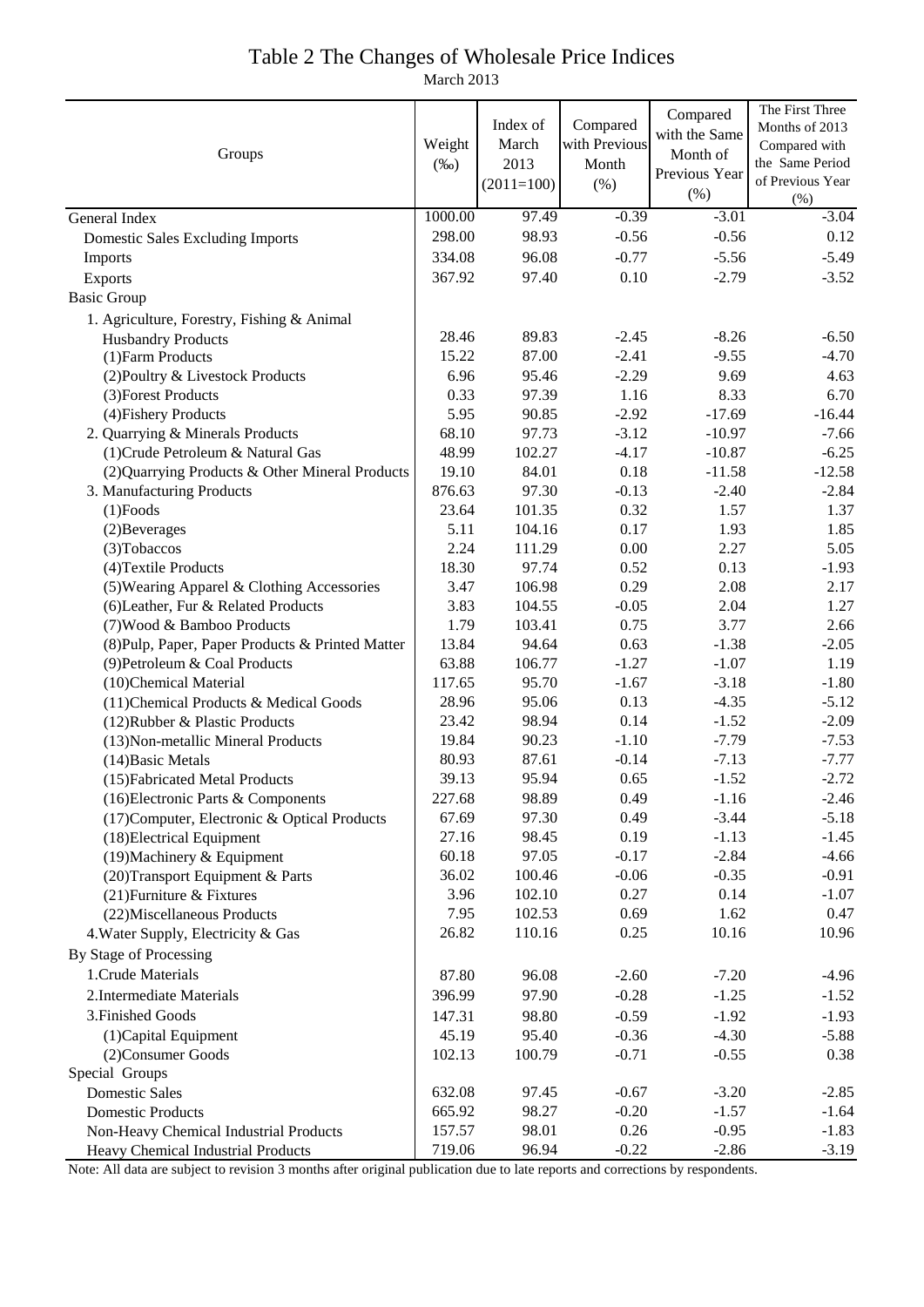## Table 3 The Changes of Import Price Indices

March 2013

|               | Groups                                                                                  | Weight<br>$(\%0)$ | Index of<br>March 2013<br>$(2011=100)$ | Compared<br>with Previous<br>Month | Compared with<br>the Same Month<br>of Previous Year | The First Three<br>Months of 2013<br>Compared with the<br>Same Period of |
|---------------|-----------------------------------------------------------------------------------------|-------------------|----------------------------------------|------------------------------------|-----------------------------------------------------|--------------------------------------------------------------------------|
|               | Basic Group (on N.T.D. Basis)                                                           |                   |                                        | (% )                               | (% )                                                | Previous Year (%)                                                        |
| General Index |                                                                                         | 1000.00           | 96.08                                  | $-0.77$                            | $-5.56$                                             | $-5.49$                                                                  |
| Sec. 1        | <b>Animal Products</b>                                                                  | 8.61              | 102.22                                 | 3.25                               | 3.53                                                | $-0.65$                                                                  |
| Sec. 2        | <b>Vegetable Products</b>                                                               | 18.11             | 101.87                                 | $-0.86$                            | 6.88                                                | 7.29                                                                     |
| Sec. 4        | Prepared Foodstuffs, Beverages, Spirits & Tobacco                                       | 14.68             | 104.77                                 | $-0.08$                            | 1.91                                                | 2.24                                                                     |
| Sec. $5$      | <b>Mineral Products</b>                                                                 | 251.08            | 98.61                                  | $-2.18$                            | $-10.65$                                            | $-7.69$                                                                  |
| Sec. 6        | Products of The Chemical or Allied Industries                                           | 125.25            | 96.96                                  | $-1.22$                            | $-2.37$                                             | $-2.59$                                                                  |
| Sec. 7        | Plastics & Articles Thereof; Rubber & Articles Thereof                                  | 36.74             | 90.19                                  | $-0.01$                            | $-7.17$                                             | $-7.31$                                                                  |
| Sec. 8        | Leather & Articles Thereof                                                              | 4.12              | 100.96                                 | 0.45                               | 1.82                                                | 1.53                                                                     |
| Sec. $9$      | Wood & Articles of Wood                                                                 | 5.15              | 102.56                                 | 0.56                               | 4.79                                                | 3.83                                                                     |
|               | Sec. 10 Woodpulp, Paper & Articles Thereof                                              | 10.59             | 90.56                                  | 1.02                               | $-3.19$                                             | $-4.60$                                                                  |
|               | Sec. 11 Textiles & Textile Articles                                                     | 13.17             | 85.67                                  | 0.91                               | $-8.03$                                             | $-10.06$                                                                 |
|               | Sec. 13 Stone Materials, Glass & Glassware                                              | 13.33             | 75.17                                  | $-1.74$                            | $-17.14$                                            | $-17.98$                                                                 |
|               | Sec. 15 Base Metals & Articles of Base Metal                                            | 99.49             | 87.81                                  | $-1.03$                            | $-6.78$                                             | $-7.41$                                                                  |
|               | Sec. 16 Machinery, Electrical Equipment, TV Image & Sound Recorders,<br>Etc             | 326.36            | 97.93                                  | 0.14                               | $-2.43$                                             | $-4.48$                                                                  |
|               | Sec. 17 Transportation Equipment                                                        | 23.03             | 99.30                                  | $-0.69$                            | $-0.45$                                             | $-1.94$                                                                  |
|               | Sec. 18 Optical, Measuring, Medical Instruments, Musical Instruments &<br>Parts Thereof | 41.48             | 97.48                                  | $-0.11$                            | $-2.44$                                             | $-3.51$                                                                  |
|               | Sec. 20 Miscellaneous Manufactured Articles                                             | 5.31              | 98.01                                  | 0.05                               | $-3.40$                                             | $-4.44$                                                                  |
|               | Basic Group (on U.S.D. Basis)                                                           |                   |                                        |                                    |                                                     |                                                                          |
| General Index |                                                                                         | 1000.00           | 94.94                                  | $-1.24$                            | $-6.25$                                             | $-4.78$                                                                  |
| Sec. 1        | <b>Animal Products</b>                                                                  | 8.61              | 101.03                                 | 2.77                               | 2.77                                                | 0.09                                                                     |
| Sec. 2        | Vegetable Products                                                                      | 18.11             | 100.62                                 | $-1.32$                            | 6.09                                                | 8.09                                                                     |
| Sec. 4        | Prepared Foodstuffs, Beverages, Spirits & Tobacco                                       | 14.68             | 103.52                                 | $-0.54$                            | 1.16                                                | 3.02                                                                     |
| Sec. $5$      | <b>Mineral Products</b>                                                                 | 251.08            | 97.45                                  | $-2.64$                            | $-11.30$                                            | $-7.01$                                                                  |
| Sec. 6        | Products of The Chemical or Allied Industries                                           | 125.25            | 95.80                                  | $-1.69$                            | $-3.09$                                             | $-1.86$                                                                  |
| Sec. 7        | Plastics & Articles Thereof; Rubber & Articles Thereof                                  | 36.74             | 89.09                                  | $-0.49$                            | $-7.86$                                             | $-6.59$                                                                  |
| Sec. 8        | Leather & Articles Thereof                                                              | 4.12              | 99.76                                  | $-0.02$                            | 1.06                                                | 2.28                                                                     |
| Sec. 9        | Wood & Articles of Wood                                                                 | 5.15              | 101.31                                 | 0.08                               | 4.01                                                | 4.63                                                                     |
|               | Sec. 10 Woodpulp, Paper & Articles Thereof                                              | 10.59             | 89.44                                  | 0.54                               | $-3.89$                                             | $-3.88$                                                                  |
|               | Sec. 11 Textiles & Textile Articles                                                     | 13.17             | 84.62                                  | 0.44                               | $-8.71$                                             | $-9.39$                                                                  |
|               | Sec. 13 Stone Materials, Glass & Glassware                                              | 13.33             | 74.23                                  | $-2.20$                            | $-17.75$                                            | $-17.33$                                                                 |
|               | Sec. 15 Base Metals & Articles of Base Metal                                            | 99.49             | 86.71                                  | $-1.49$                            | $-7.47$                                             | $-6.71$                                                                  |
|               | Sec. 16 Machinery, Electrical Equipment, TV Image & Sound Recorders,<br>Etc             | 326.36            | 96.78                                  | $-0.34$                            | $-3.16$                                             | $-3.74$                                                                  |
|               | Sec. 17 Transportation Equipment                                                        | 23.03             | 98.14                                  | $-1.16$                            | $-1.18$                                             | $-1.18$                                                                  |
|               | Sec. 18 Optical, Measuring, Medical Instruments, Musical Instruments &<br>Parts Thereof | 41.48             | 96.32                                  | $-0.58$                            | $-3.17$                                             | $-2.77$                                                                  |
|               | Sec. 20 Miscellaneous Manufactured Articles                                             | 5.31              | 96.86                                  | $-0.42$                            | $-4.12$                                             | $-3.71$                                                                  |

Note: 1.All data are subject to revision 3 months after original publication due to late reports and corrections by respondents.

2.Definition scope of the basic group into section and chapter is correspondent with Harmonized System(HS).

Nevertheless, their names are simplified generally.